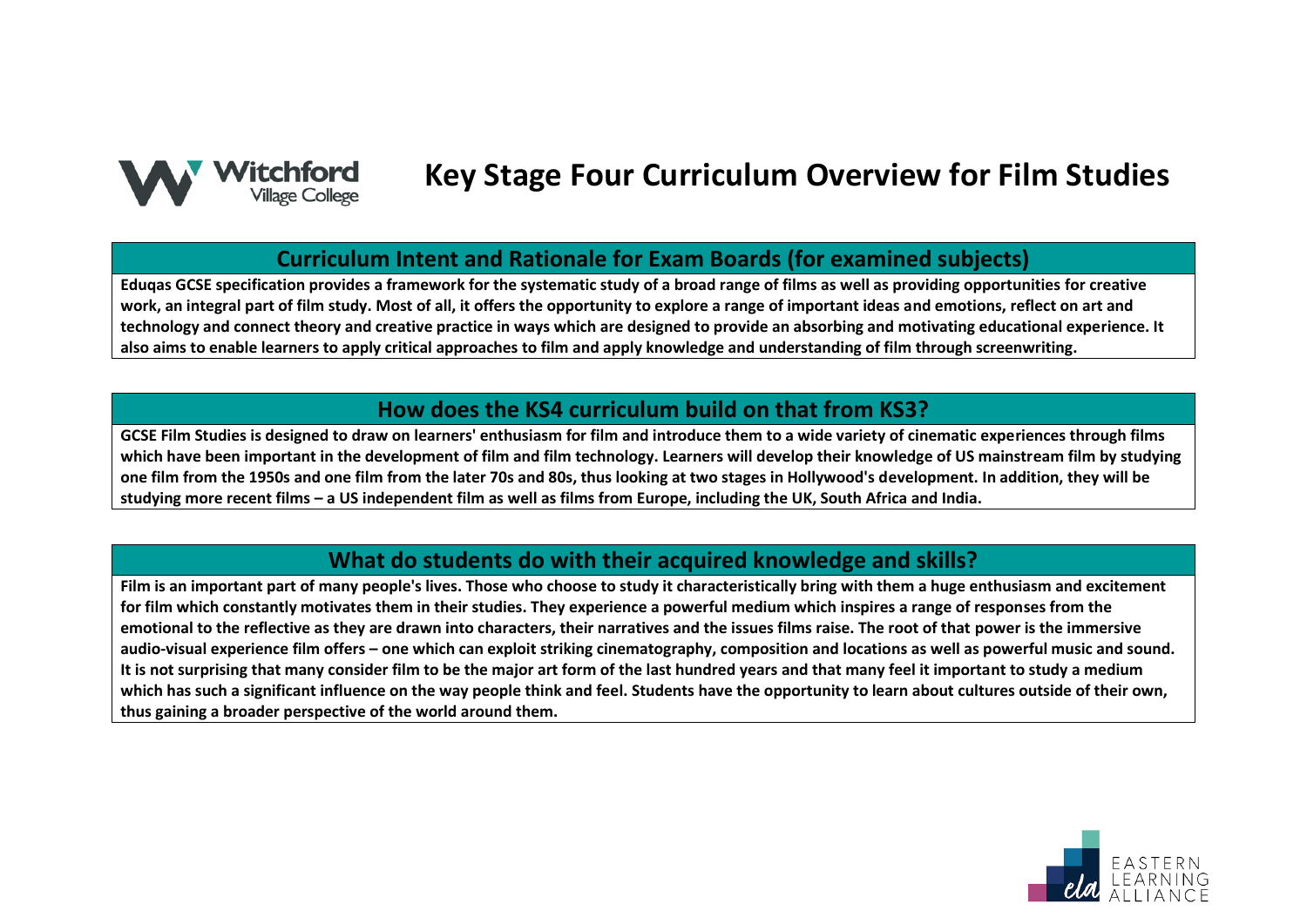### **How does the KS4 curriculum align to and go beyond the National Curriculum?**

**At KS4 students deepen their understanding of how diverse film can be. They will build on personal and independent understanding and knowledge of films, their contexts, themes, morals and messages. This course also provides a coherent, engaging and culturally valuable course of study. The course provides opportunities for learners to extend their life-long learning and enjoyment of film.**

| What new knowledge are students taught? |                                                                                                                                                                                                                                                                                                                                                                                                                                                                                                                                                                                                                                                           |                                                                                                                                                                                                                                                                                                                                                                                                                                                                                                                                                                                                                                                                                                                                                                                                                                                                                                                                                                                                                                                                                                                                                                                                                                                                                        |
|-----------------------------------------|-----------------------------------------------------------------------------------------------------------------------------------------------------------------------------------------------------------------------------------------------------------------------------------------------------------------------------------------------------------------------------------------------------------------------------------------------------------------------------------------------------------------------------------------------------------------------------------------------------------------------------------------------------------|----------------------------------------------------------------------------------------------------------------------------------------------------------------------------------------------------------------------------------------------------------------------------------------------------------------------------------------------------------------------------------------------------------------------------------------------------------------------------------------------------------------------------------------------------------------------------------------------------------------------------------------------------------------------------------------------------------------------------------------------------------------------------------------------------------------------------------------------------------------------------------------------------------------------------------------------------------------------------------------------------------------------------------------------------------------------------------------------------------------------------------------------------------------------------------------------------------------------------------------------------------------------------------------|
| Term                                    | Year 10                                                                                                                                                                                                                                                                                                                                                                                                                                                                                                                                                                                                                                                   | Year 11                                                                                                                                                                                                                                                                                                                                                                                                                                                                                                                                                                                                                                                                                                                                                                                                                                                                                                                                                                                                                                                                                                                                                                                                                                                                                |
| Autumn                                  | <b>Global Film: Narrative, Representation and Film Style</b><br>• Students will focus on the key elements of film form<br>(cinematography, mise-en-scène, editing and sound); the<br>contexts of film (social, cultural, historical, political,<br>technological and institutional) including key aspects of the<br>history of film and film technology.<br>• Learners will be required to study one contemporary UK<br>film (produced after 2010), Attack the Block (Cornish, UK,<br>2011) - focus AESTHETICS<br>• Learners will be required to study one global English<br>language film, Slumdog Millionaire (Boyle, India, 2008) -<br>focus NARRATIVE | US Film Comparative Study: Rear Window (Hitchock, USA,<br>1954) and Witness (Weir, USA, 1985)<br>This comparative study enables learners to compare genre,<br>narrative and context.<br>. Each film will allow learners to study how genres develop<br>and change, each film pair also deals with similar themes,<br>arising from their genres: the triumph of good over evil,<br>gender roles, crime and justice, the Cold War and how this<br>impacted America as well as the development of an anti-<br>hero.<br>• Learners will also be able to explore how the same<br>themes are treated in two different films from different<br>historical periods.<br>Key developments in film and film technology<br>• Films will be studied in relation to key developments in<br>film and film technology - both to provide a context for<br>their study of film and to understand how their chosen<br>films reflect key developments in the history of film and<br>film technology.<br>• Learners will be required to gain a knowledge of the first<br>moving images and silent film; the rise of Hollywood and<br>the development of sound; the introduction of colour film;<br>the emergence of widescreen technology and 3D film; the<br>development of portable cameras and Steadicam |

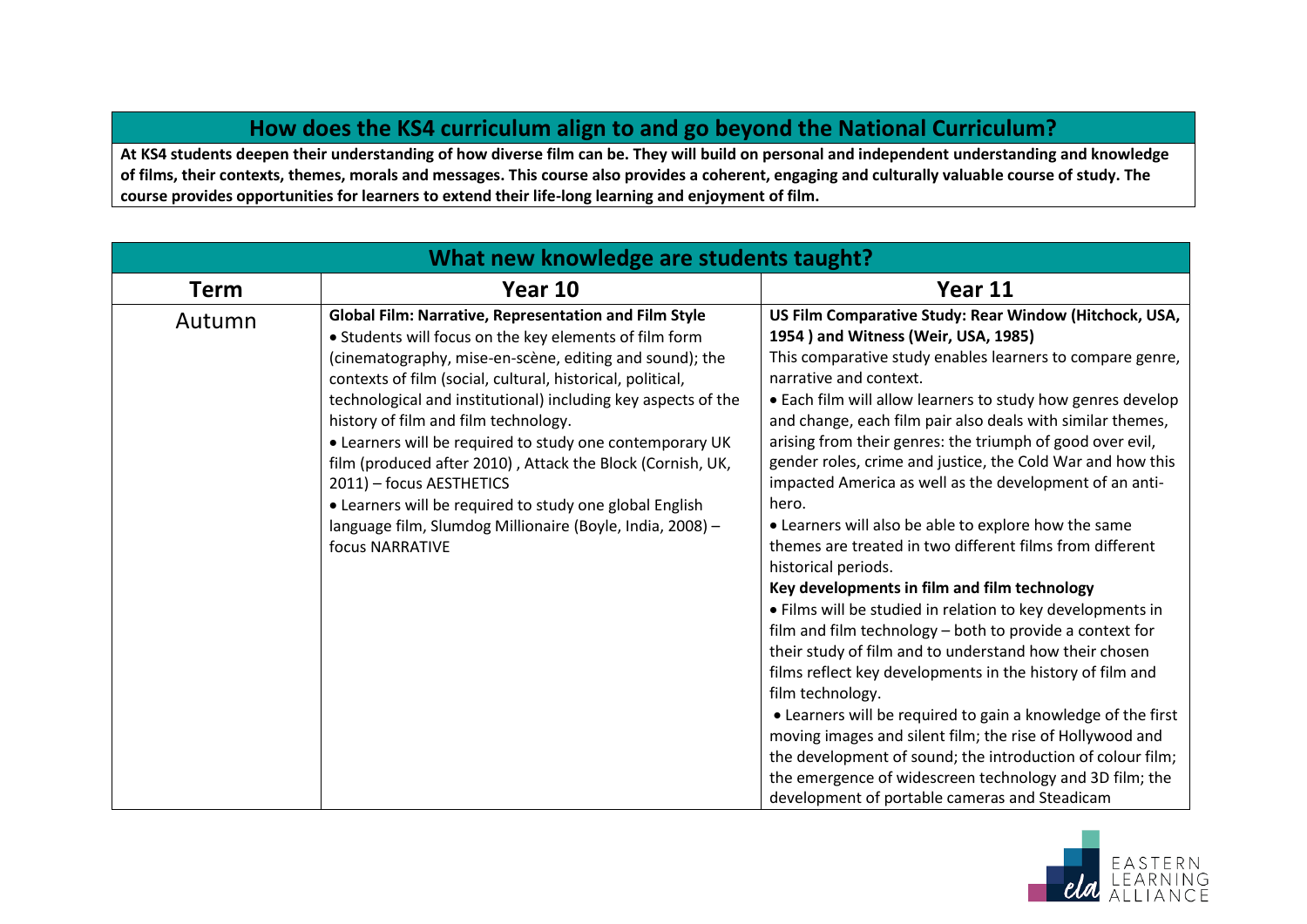|               |                                                                                                                                                                                                                                                                                                                                                                                                                                                                                                                                                                                                                                 | technology; the role of computer-generated imagery in<br>film                                                                                                                                                                                                                                                                                                                                                                                                                              |
|---------------|---------------------------------------------------------------------------------------------------------------------------------------------------------------------------------------------------------------------------------------------------------------------------------------------------------------------------------------------------------------------------------------------------------------------------------------------------------------------------------------------------------------------------------------------------------------------------------------------------------------------------------|--------------------------------------------------------------------------------------------------------------------------------------------------------------------------------------------------------------------------------------------------------------------------------------------------------------------------------------------------------------------------------------------------------------------------------------------------------------------------------------------|
| <b>Spring</b> | <b>Global Film: Narrative, Representation and Film Style</b><br>• Students will focus on the key elements of film form<br>(cinematography, mise-en-scène, editing and sound); the<br>contexts of film (social, cultural, historical, political,<br>technological and institutional) including key aspects of the<br>history of film and film technology.<br>• Learners will be required to study one global non-English<br>language film- focus REPRESENTATION<br>• Tsotsi (Hood, South Africa, 2005) exploring how ideas<br>around ethnicity, culture, gender and age groups are                                               | US independent film<br>• Students will focus on specialist writing in Little Miss<br>Sunshine (Dayton/Faris, USA, 2004)<br>• As with all film options, the films offered for study are<br>cinematic in contrasting ways and will allow learners to<br>explore how films are shot and constructed.<br>• All core study areas will be studied in relation to US<br>independent film with an additional focus on specialist<br>writing on film, including film criticism.                     |
| Summer        | communicated to the viewer through the medium of film<br><b>NEA</b><br>• Production is a crucial and synoptic part of the<br>specification, giving learners the opportunity to put into<br>practice the filmmaking ideas they develop throughout their<br>course of study.<br>• The study of film form in particular is intended to enable<br>learners to produce high quality section of a screenplay as<br>well as provide them with a filmmaker's perspective on the<br>films they study.<br>• Students will write an original screenplay, a shooting<br>script, and an evaluation of their independent work.<br>30% of GCSE | <b>Complete NEA</b><br><b>Revision for GCSE</b><br>Component 1:<br>Key Developments in US Film<br>Section A: US film comparative study (produced between<br>1930 and 1960)<br>Section B: Key developments in film and film technology<br>Section C: US independent film<br>Component 2: Global Film: Narrative, Representation and<br>Film Style<br>Section A: one global English language film<br>Section B: one global non-English language film<br>Section C: one contemporary UK film. |

## **How and where do students build knowledge through KS4?**